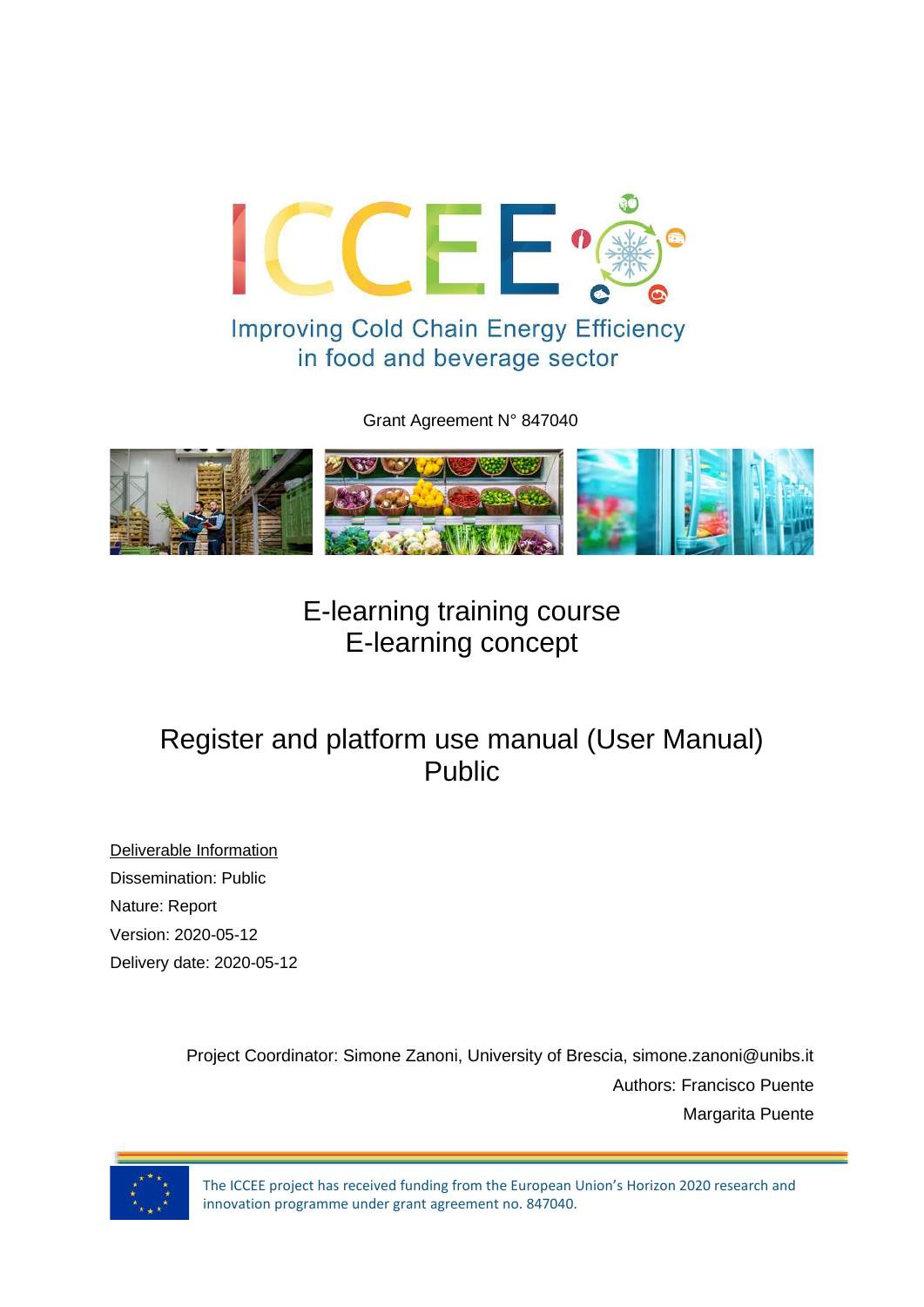



### Project partners









| Rev. | <b>Written by</b>                     | <b>Date</b> | Checked by                                    | Date                     |
|------|---------------------------------------|-------------|-----------------------------------------------|--------------------------|
| 1.0  | Francisco Puente,<br>Margarita Puente | 28/01/2020  | Deger Saygin (IEECP)<br>Valentina Bini (FIRE) | 08/02/2020<br>23/04/2020 |
| 2.0  |                                       |             |                                               |                          |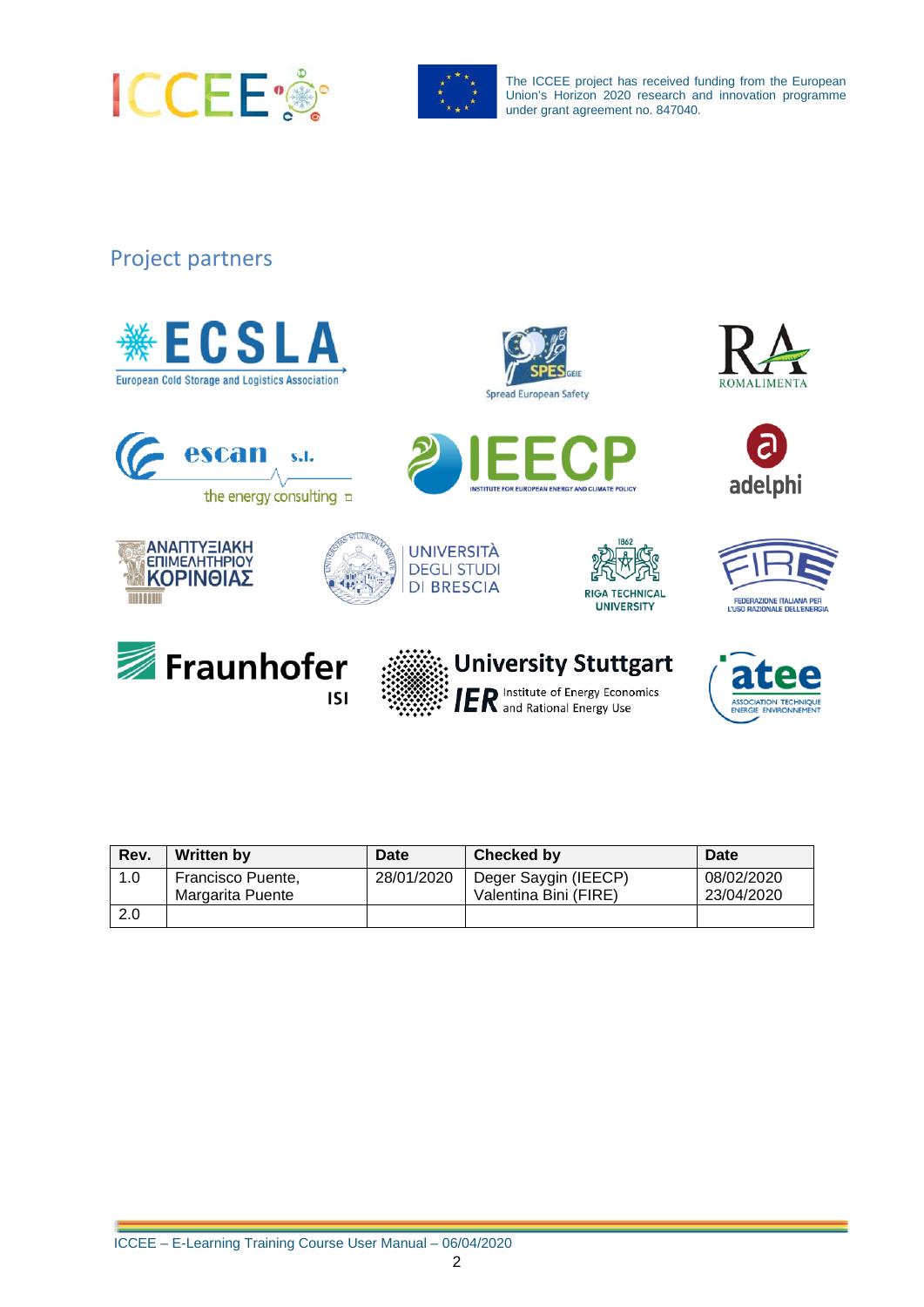



The sole responsibility for the content of this publication lies with the authors and has been prepared for informative purposes within the ICCEE project. It does not necessarily reflect the opinion of the European Union. The EASME, the European Commission and the project partners are not responsible for any use that may be made of the information contained therein.

Many of the designations used by manufacturers and sellers to distinguish their products are claimed as trademarks. The quotation of those designations in whatever way does not imply the conclusion that the use of those designations is legal without the content of the owner of the trademark.

All rights reserved; no part of this<br>publication may be translated. publication may reproduced, stored in a retrieval system, or transmitted in any form or by any means, electronic, mechanical, photocopying, re-cording or otherwise, without the written permission of the publisher.

### <span id="page-2-0"></span>**Legal notice:**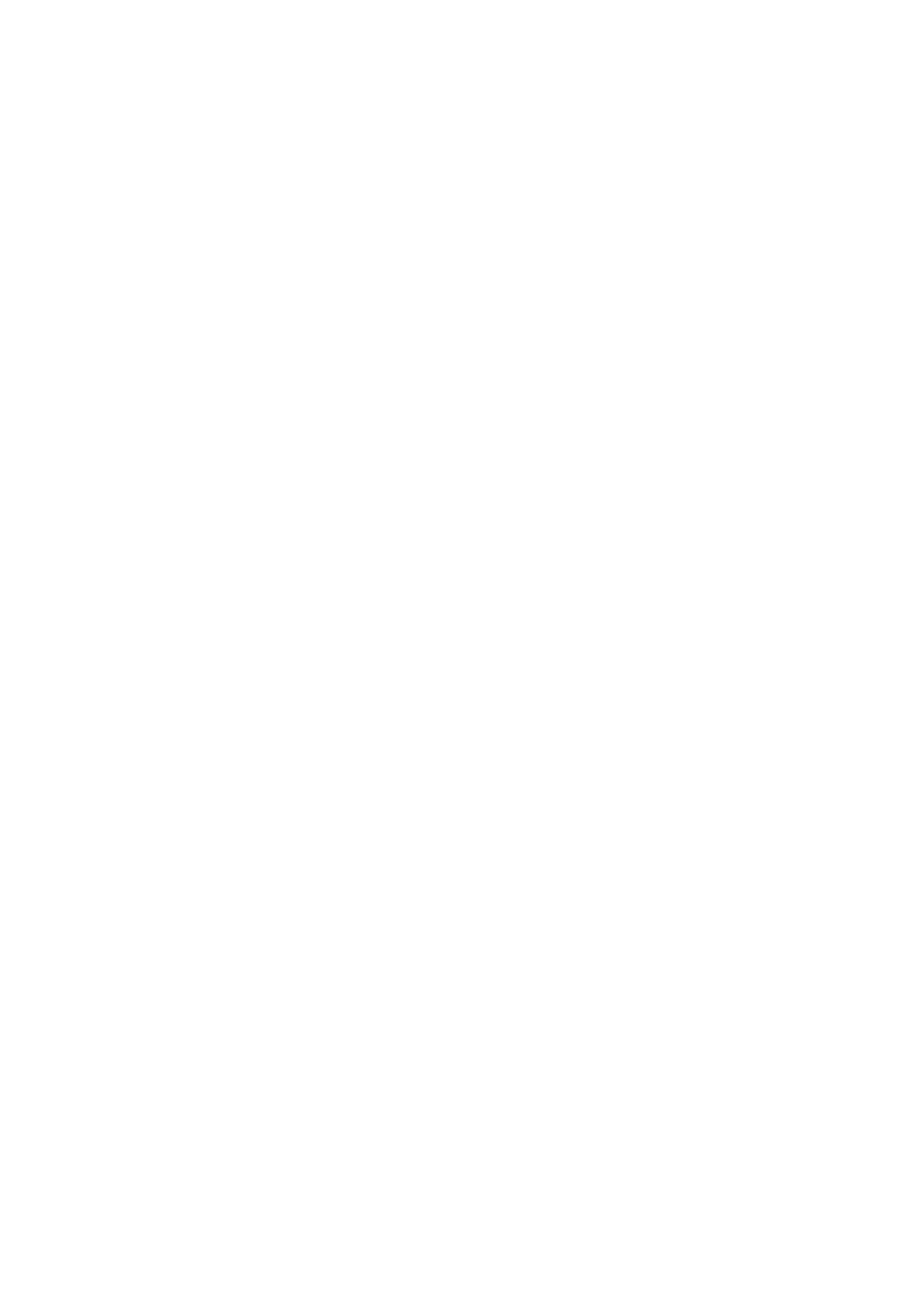



## **Table of Contents**

| 1.1 |  |
|-----|--|
| 1.2 |  |
| 1.3 |  |
|     |  |

## **List of Figures**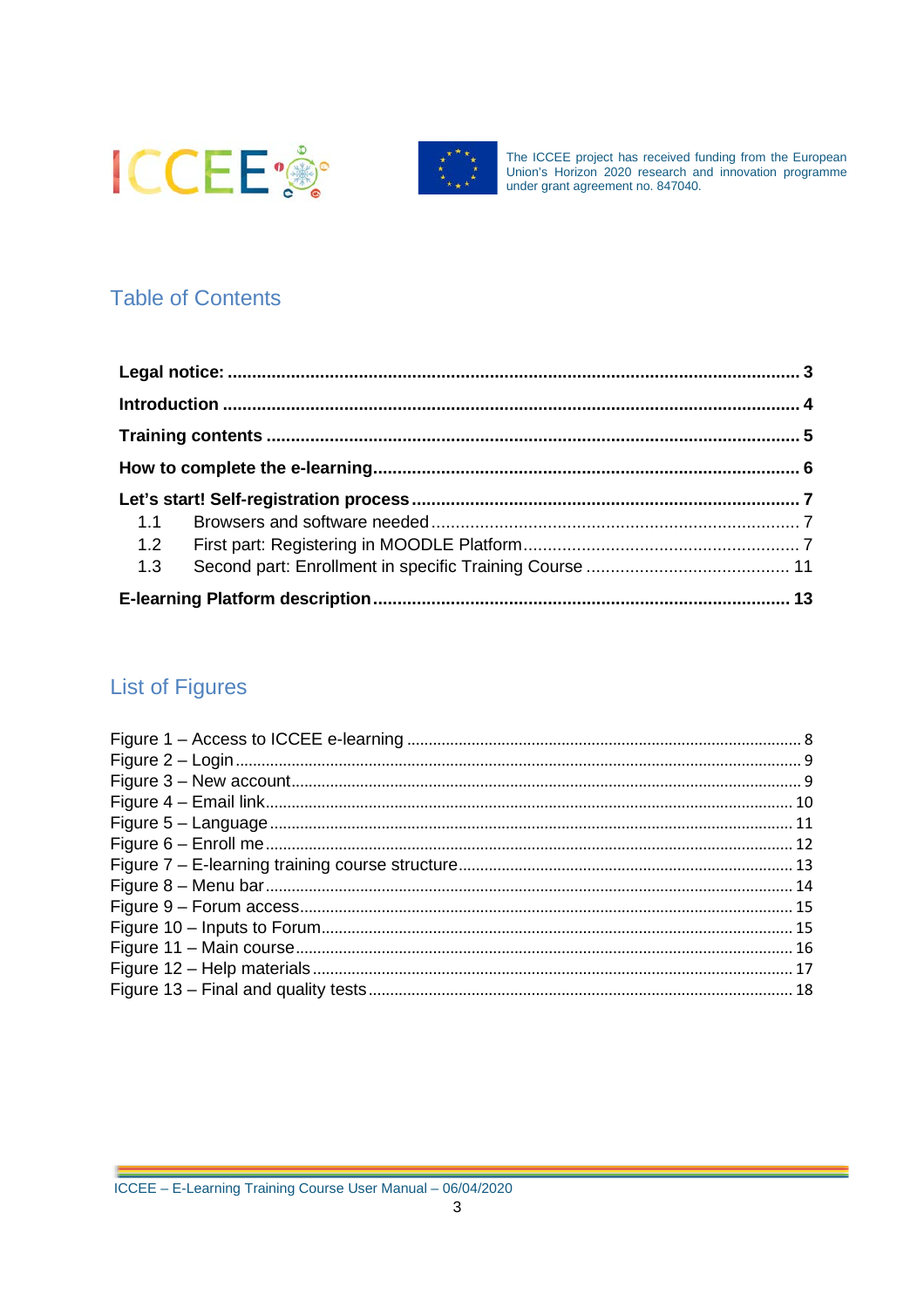



## <span id="page-5-0"></span>**Introduction**

The training actions prepared and delivered in ICCEE project are aimed at providing capacity building to a broader audience than those ones attending the face to face actions, as professionals with different backgrounds, professionals coming from countries not participating in the project, etc.

Thus, this e-learning course has been developed to be accessible by anyone interested in food and beverage cold supply chains, using similar materials than ICCEE face to face trainings and including additional contents. The platform selected for the e-learning has been Moodle as it provides several advantages versus other platforms, as the possibility to use mobile devices as smartphones or tablets.

In order to assure the quality of the e-learning training course, the following considerations were prioritized:

- High quality contents prepared by experts, using the information from to the face-to-face ICCEE trainings
- Easy access to the e-learning by users, considering both the register process and the easiness of the Moodle platform and a customized design
- Training materials prepared in several European languages, including English, to attract users from all around Europe and beyond
- Use of a knowledge test to be completed after using the e-learning materials to allow the user checking if the contents were understood and assimilated correctly
- Use of a quality check questionnaire for the continuous improve of the elearning platform
- Pre-validation of the training (beta test) was executed before massive publication of the e-learning, including a limited number of users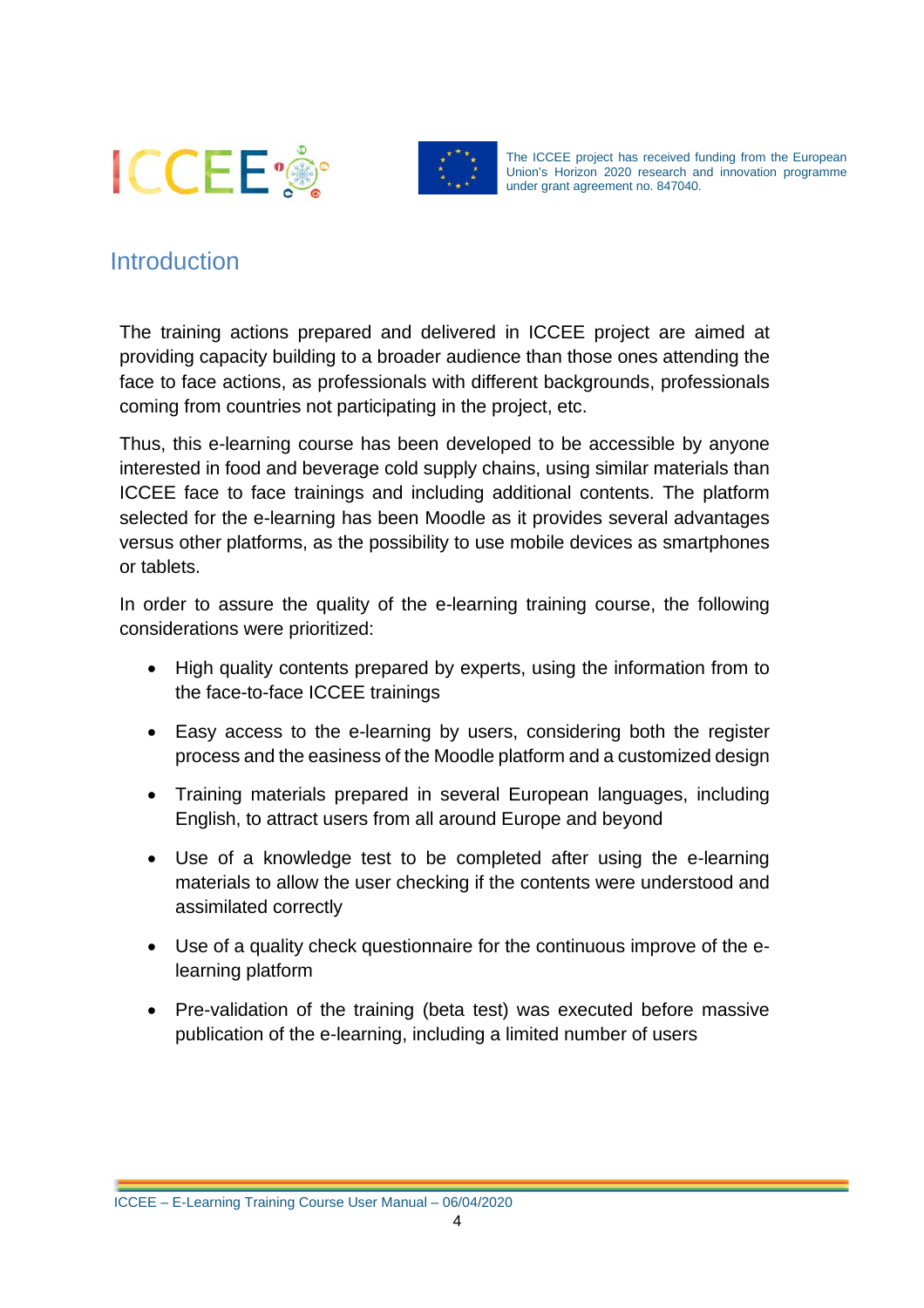



## <span id="page-6-0"></span>Training contents

The ICCEE e-learning includes the following contents:

- 1. A set of materials with key information of food and beverage cold supply chains that constitute the "Main Course" and that should be read by the user. These materials include the following topics:
	- ICCEE project description
	- Energy efficiency issues
	- Energy performance indicators
	- Energy Management System based on ISO50001 and Measurement and Verification (IPMVP)
	- Energy saving opportunities in the complete cold chain
	- Financial analysis and funding opportunities
	- LCA and LCC
	- Non-Energy Benefits (NEBs) and behavioural aspects
	- ICCEE tool introduction
- 2. A set of secondary materials which provide additional information to the user and recommended to be used, but not mandatory
- 3. A Forum where users can include their questions, doubts or comments
- 4. A "Final Test" to be completed by the user when finalizing the use of the previous contents, to check the knowledge acquired
- 5. A "Quality Test" to be completed by the user to provide feedback on the e-learning platform and which allow us to improve the training (We appreciate if you could complete also this one)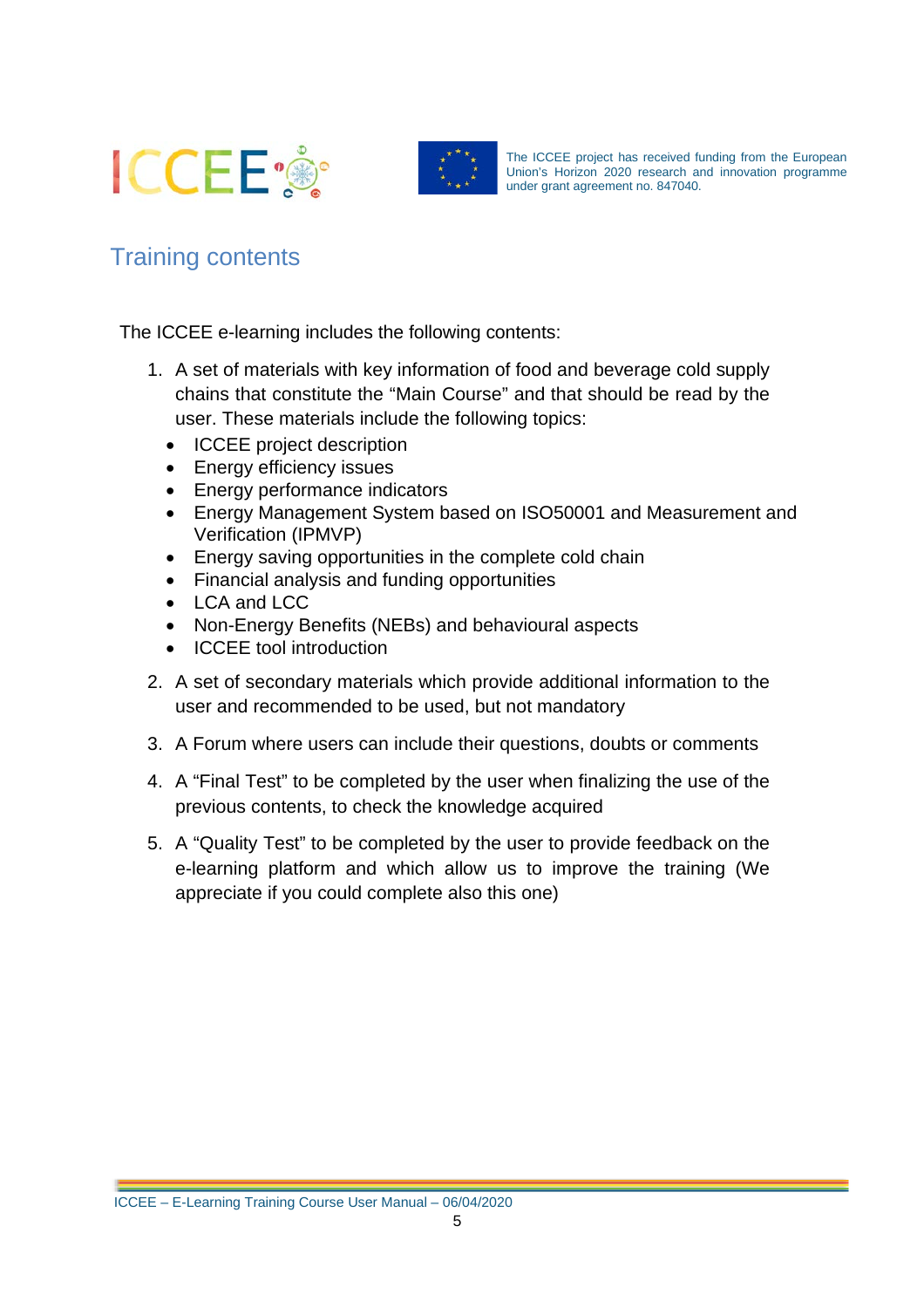



## <span id="page-7-0"></span>How to complete the e-learning

The training course might take 8 to 20 hours overall depending on your previous knowledge and experience, but in any case, the platform will be opened for a longer period so you can take your time to complete it.

The way to complete this e-learning is simple. You should read and understand the comprehensive materials uploaded in the "Main Course" section and, if wished, complete your knowledge with the secondary materials (help).

There is an open Forum where you can set your questions or comments and other users (our ourselves) could answer them. Please, take note we cannot check all the data included in the Forum and we are not liable for any information, suggestion or comment of any kind included. Nonetheless, we will check it frequently to avoid its wrong use and delete any offensive content. Please inform us if you detect any inappropiate post.

Once you have read the contents, please complete the "Final Test" so you can check if the training was understood and learned, or maybe if you would need a second read.

Finally, please complete the "Quality Test", which will allow us to solve any potential mistake or improve the e-learning with your support. We appreciate your time in completing this Quality Test.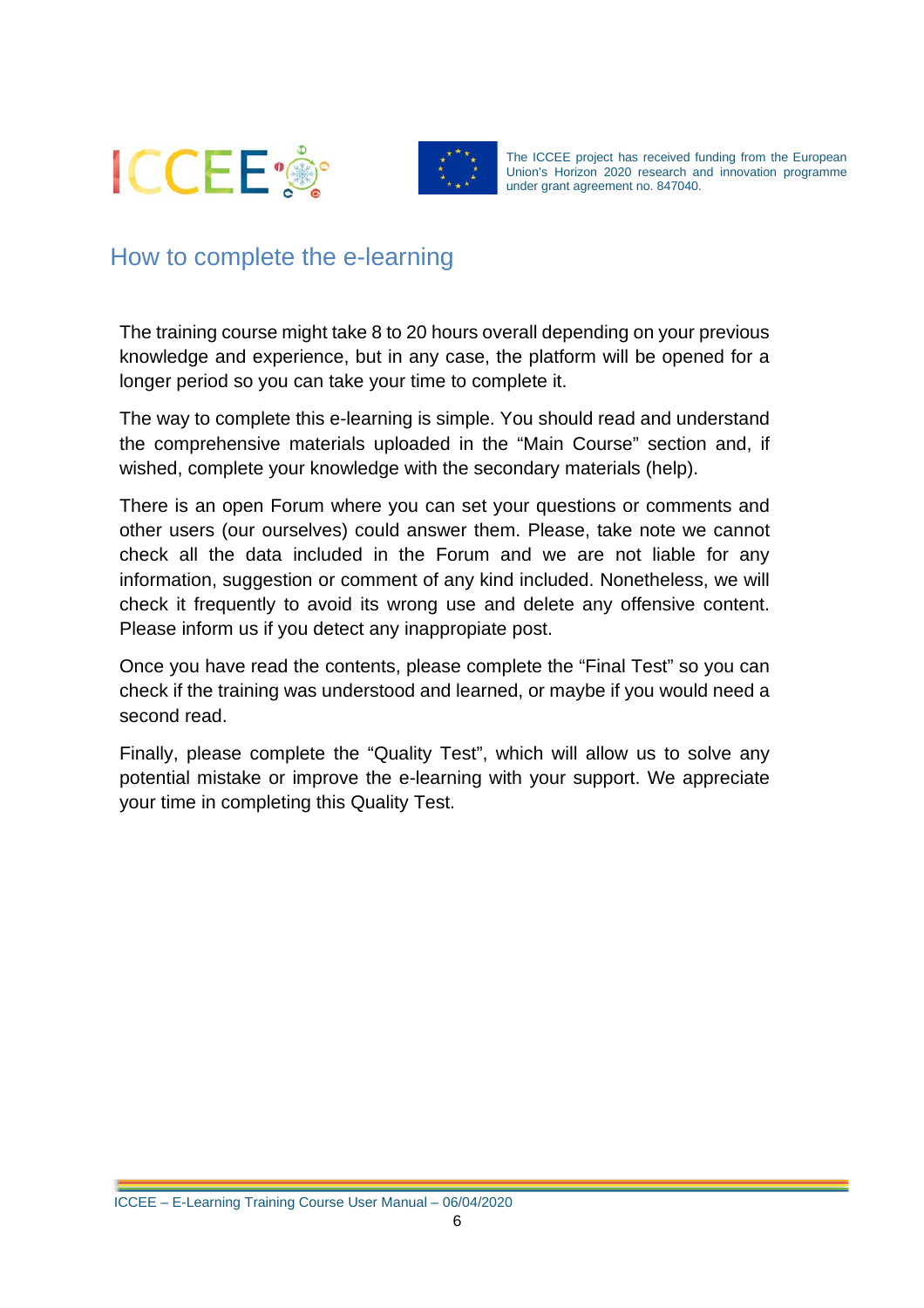



## <span id="page-8-0"></span>Let's start! Self-registration process

- <span id="page-8-1"></span>1.1 Browsers and software needed
	- According to [https://docs.moodle.org/dev/Moodle\\_3.7\\_release\\_notes](https://docs.moodle.org/dev/Moodle_3.7_release_notes) Moodle is compatible with any standards compliant web browser:
		- Desktop: Chrome, Firefox, Safari, Edge, Internet Explorer
		- Mobile: Mobile Safari, Google Chrome
	- Trainees should have installed Acrobat Reader for PDF documents and Office (Word, Excel, PowerPoint),
	- Connection to Internet is needed to download the training contents and filling the forms (tests).

### <span id="page-8-2"></span>1.2 First part: Registering in MOODLE Platform

1. Go to **<https://iccee.eu/e-module/>** and click on: "Access to the E-learning modules". You will access to the learning managing organization Moodle website (http://escansa.org/?lang=en) . Please, note that e-learning final contents are scheduled to be ready by Summer 2020.

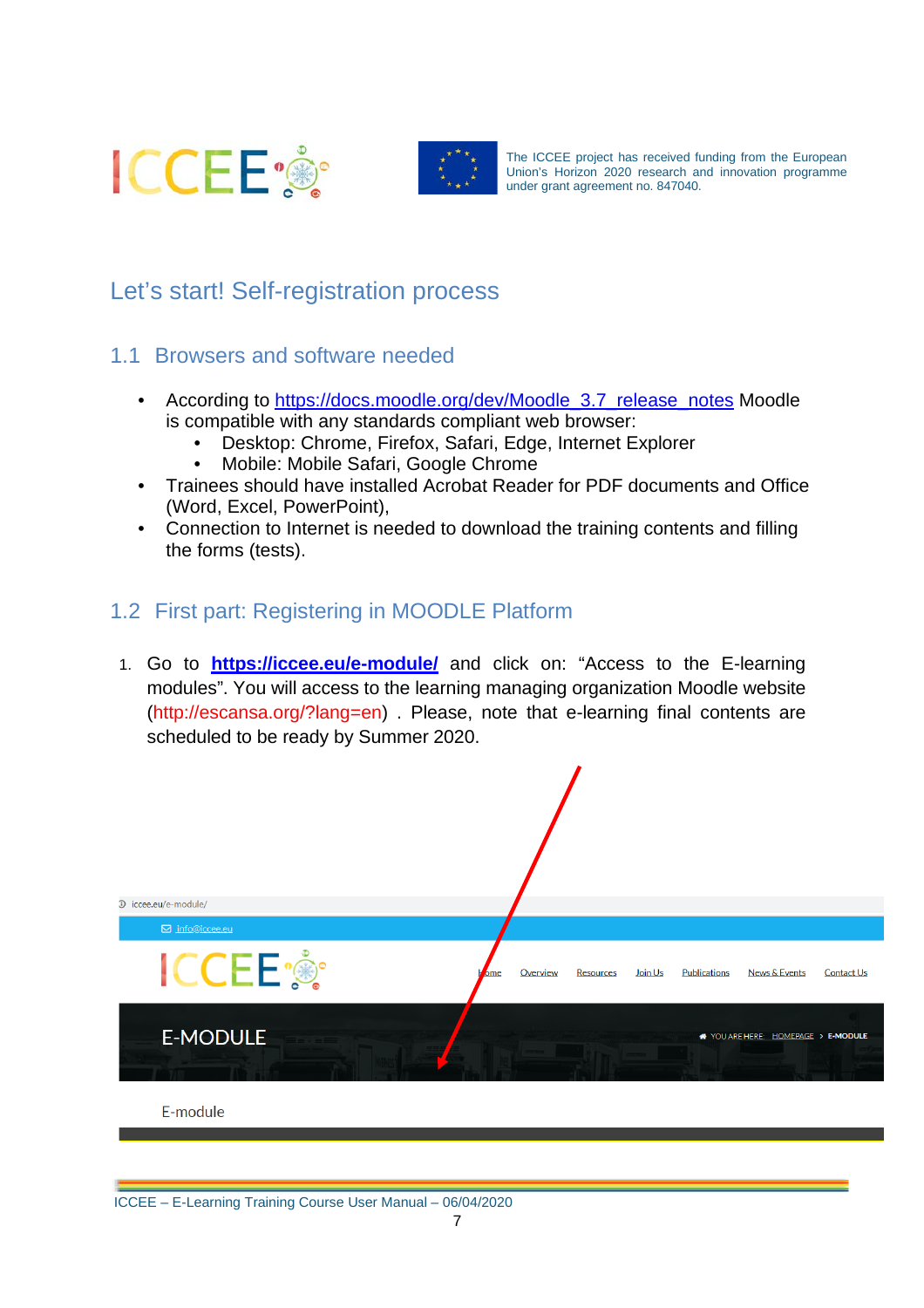



## 2. Press the "**ICCEE"** course you would like to join

| 1 No es seguro   escansa.org/?lang=en<br>$\rightarrow$<br>$\mathcal{C}$ | - 69<br>□ ☆)<br>$\circ$                                                                                                    |
|-------------------------------------------------------------------------|----------------------------------------------------------------------------------------------------------------------------|
| $\equiv$<br>Cursos Escan<br>English (en) $\star$                        | You are not logged in. (Log in)                                                                                            |
| Cursos Escan                                                            |                                                                                                                            |
| Available courses                                                       | Calendar                                                                                                                   |
| Course ICCEE English (not ready) <sup>3</sup>                           | January 2020                                                                                                               |
| <sup>6</sup> Curso Energético Europeo                                   | Mon Tue Wed Thu Eri Sat Sun<br>$3 \t4 \t5$<br>$\overline{2}$                                                               |
|                                                                         | $11 - 12$<br>10 <sup>10</sup><br>16 17 18 19<br>14<br>13<br>15<br>23 24 25 26<br>20<br>21<br>22<br>28<br>27<br>29<br>30 31 |

*Figure 1 – Access to ICCEE e-learning*

<span id="page-9-0"></span>Press "**Create new account"** or "**Log in"** with your username and password if you already have a Moodle account

| Username<br>Password<br>Remember username                                                           | Forgotten your username or<br>password?<br>Cookies must be enabled in your<br>browser @<br>Some courses may allow guest access |  |
|-----------------------------------------------------------------------------------------------------|--------------------------------------------------------------------------------------------------------------------------------|--|
| Log in                                                                                              | Log in as a guest                                                                                                              |  |
| Is this your first time here?<br>For full access to this site, you first need to create an account. |                                                                                                                                |  |
| Create new account                                                                                  |                                                                                                                                |  |

ICCEE – E-Learning Training Course User Manual – 06/04/2020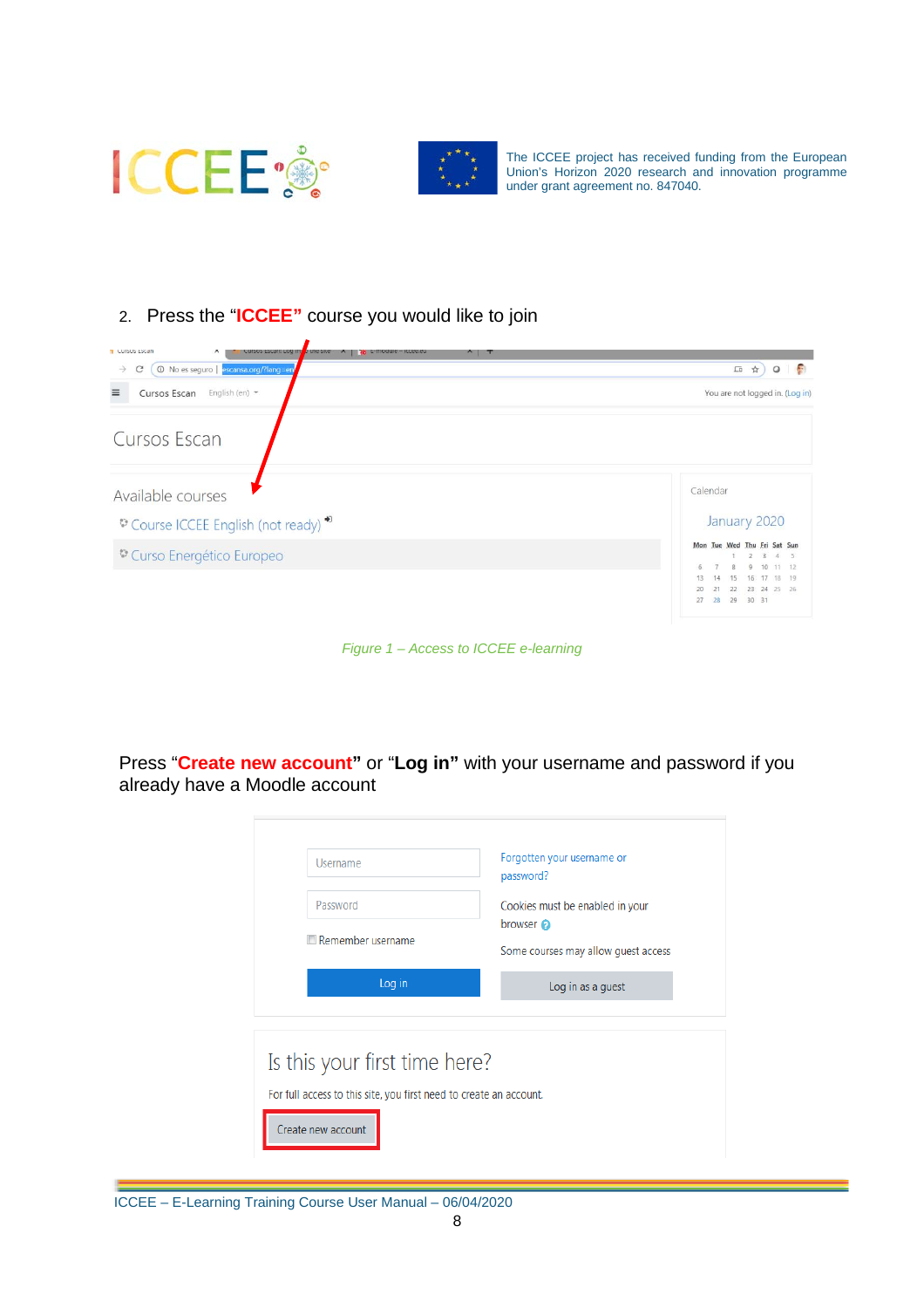



*Figure 2 – Login*

<span id="page-10-0"></span>3. Fill in with your personal details, then press "**create my new account**"

| New account          |   |                                                                                                                                                                                          |                  |                                                                                        |
|----------------------|---|------------------------------------------------------------------------------------------------------------------------------------------------------------------------------------------|------------------|----------------------------------------------------------------------------------------|
|                      |   | Choose your username and password                                                                                                                                                        |                  | $\blacktriangleright$ Collapse all                                                     |
| Username             | o | Test_1                                                                                                                                                                                   |                  |                                                                                        |
|                      |   | The password must have at least 8 characters, at least 1 digit(s), at least 1 lower case<br>letter(s), at least 1 upper case letter(s), at least 1 non-alphanumeric character(s) such as |                  |                                                                                        |
| Password             | ❶ | as $*$ , -, or # $ $                                                                                                                                                                     |                  | -Add code of your country at the<br>beginning of username:                             |
|                      |   |                                                                                                                                                                                          | <b>ES-Spain</b>  | <b>NL-Netherlands</b>                                                                  |
| More details         |   |                                                                                                                                                                                          | <b>FR-France</b> | <b>RO-Romania</b>                                                                      |
| <b>Email address</b> | ❶ | test 1@gmail.com                                                                                                                                                                         | <b>IT-Italy</b>  | <b>GR-Greece</b>                                                                       |
| Email (again)        | ❶ | test_1@gmail.com                                                                                                                                                                         | <b>LV-Latvia</b> | <b>DE-Germany</b>                                                                      |
| First name           | ❶ | <b>Test</b>                                                                                                                                                                              |                  | For example: IT_FabioFognini                                                           |
| Surname              | ◕ | Test                                                                                                                                                                                     |                  | <b>GR AlexZverev</b><br>FR GillesSimon                                                 |
| City/town            |   | Madrid                                                                                                                                                                                   |                  | - It is important to fill in your city and<br>country as administrators will adapt the |
| Country              |   | Spain                                                                                                                                                                                    |                  | content of the course to the specific<br>necessities in each country.                  |
|                      |   | Create my new account<br>Cancel                                                                                                                                                          |                  |                                                                                        |

<span id="page-10-1"></span>There are required fields in this form marked  $\mathbf \Theta$ .

*Figure 3 – New account*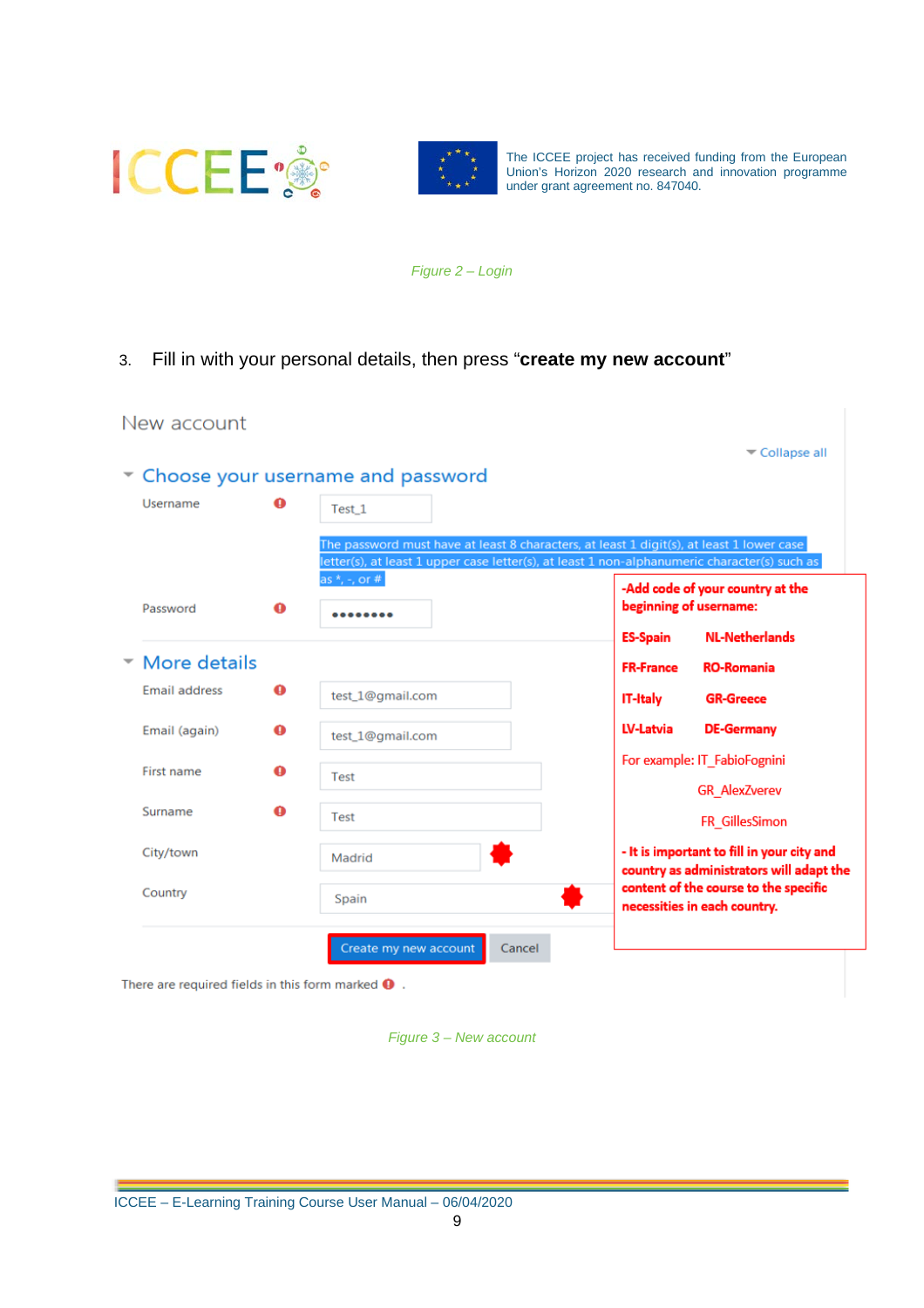



<span id="page-11-0"></span>You will receive a confirmation mail in the e-mail address you have given before, go to your inbox and press the **link** in it



http://escansa.org/login/confirm.php?data=blLMB1VSlisUO0d/alvarobm97

In the majority of e-mail programs this link should appear in blue. If not, cut it and paste it in the navigation window in your internet browser.

If any support is required, please contact ESCAN via [escan@escansa.com](mailto:escan@escansa.com) (**subject, ICCEE Platform**)

IMPORTANT: Now you have been registered in the Moodle Platform of the E-learning Courses. You still have to enrol in the specific training course

If you try to click on the Course before your enrollment, you might see this message or a similar one:

| (no <sup>-</sup> | requireloginerror               |  |
|------------------|---------------------------------|--|
| าt)<br>o enrolr  | Curso o actividad no accesible. |  |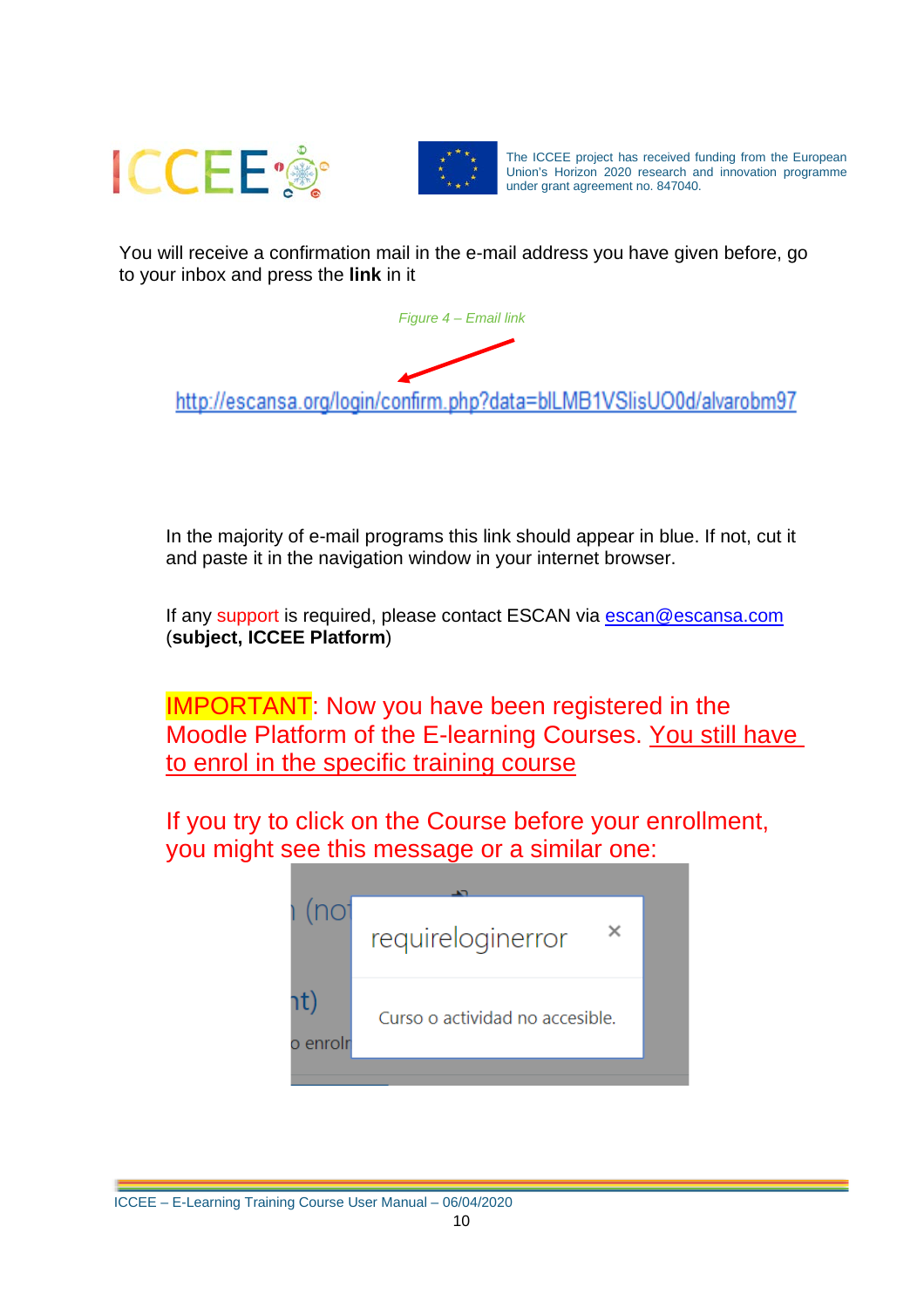



## <span id="page-12-0"></span>1.3 Second part: Enrollment in specific Training Course

4. Independently on the screen you are, press now **Site home** and find all available training courses, then select the **ICCEE course in your national language or in the language you** prefer.

| ≡<br>Cursos                              | English (en) $\star$                              |  |
|------------------------------------------|---------------------------------------------------|--|
| <b>B</b> Dashboard<br><b>W</b> Site home | Cursos                                            |  |
| the Calendar<br>Private files            | Available courses<br>$\triangledown$ Prueba ICCEE |  |

#### *Figure 5 – Language*

<span id="page-12-1"></span>The first time you click in a specific Training Course, the following message will appear:



#### **Close this message, it is not relevant.**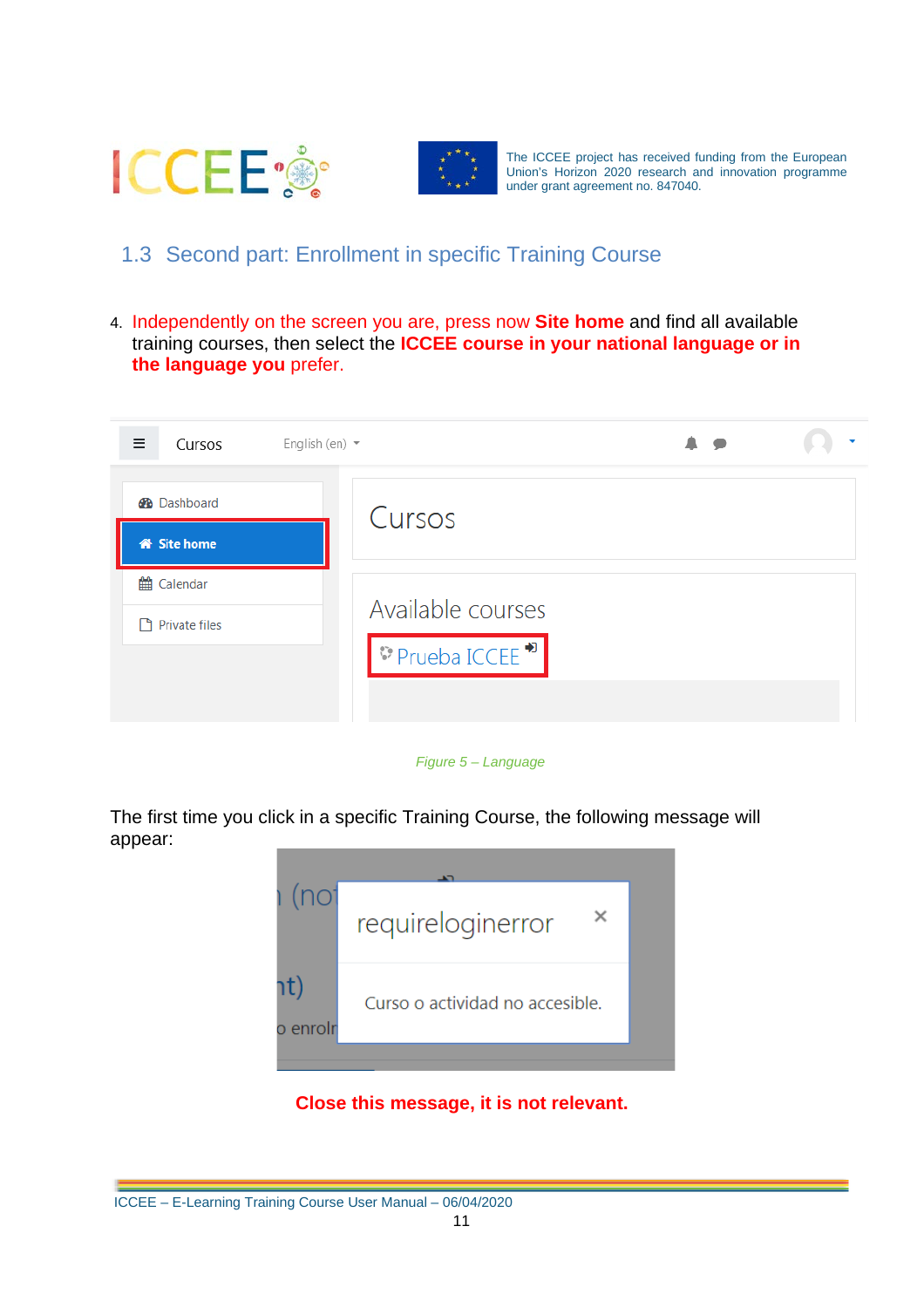



**5.** Finally join the training course by pressing "**Enroll me"**

| $\equiv$<br>Cursos                                |                                                                                                                     |                                                                                                                                                                                                                                                                                                                                                                     |
|---------------------------------------------------|---------------------------------------------------------------------------------------------------------------------|---------------------------------------------------------------------------------------------------------------------------------------------------------------------------------------------------------------------------------------------------------------------------------------------------------------------------------------------------------------------|
| <b>E</b> ICCEE<br><b>B</b> Dashboard<br>Site home | Prueba ICCEE<br>Dashboard / Courses / ICCEE / Enrol me in this course / Enrolment options                           |                                                                                                                                                                                                                                                                                                                                                                     |
| th Calendar<br>Private files                      | Enrolment options<br>$\vee$ Prueba ICCEE<br>$\sim$ Student elf enrollment<br>No enrolment key required.<br>Enrol me | Calendar<br>October 2019<br>Mon Tue Wed Thu Fri Sat Sun<br>2<br>3<br>-5<br>$6^{\circ}$<br>$\overline{4}$<br>10 <sup>1</sup><br>11 12 13<br>16<br>17 18 19 20<br>15<br>14<br>24 25 26 27<br>22<br>23<br>21<br>29<br>30 <sub>o</sub><br>28<br>31<br>Hide global events<br>So Hide category events<br>film Hide course events<br>Hide group events<br>Hide user events |

*Figure 6 – Enroll me*

<span id="page-13-0"></span>Now you have been enrolled for this specific training course. If you wish to enroll in another training course, follow steps 4 and 5.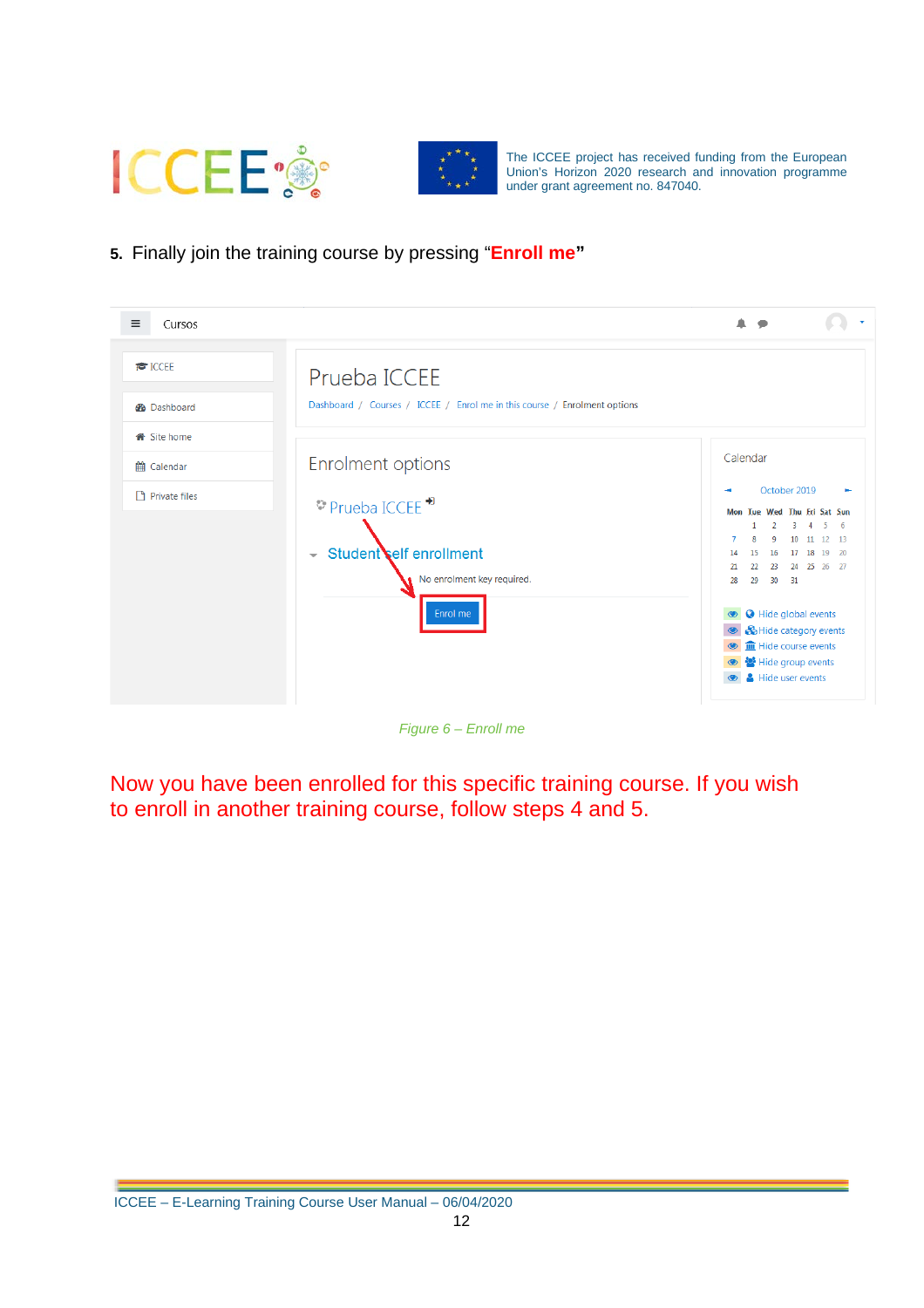



## <span id="page-14-0"></span>E-learning Platform description

Once you enter the training, this should be the appearance of the e-learning training course platform and we can distinguish five parts that integrate it.

<span id="page-14-1"></span>

*Figure 7 – E-learning training course structure*

In the following pages you will find the description of each section.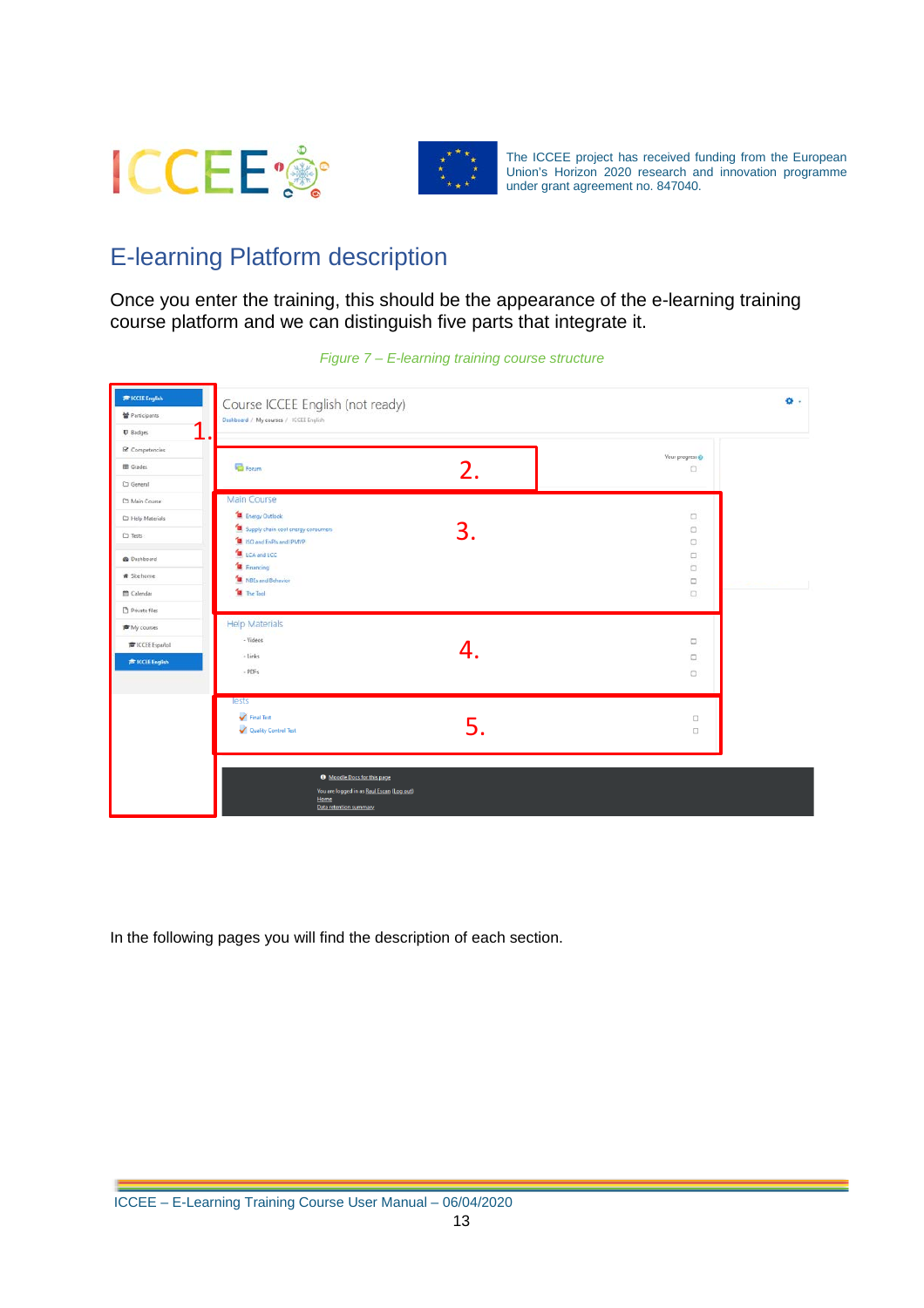



<span id="page-15-0"></span>1. **Menu ba**r with direct access to all the items in the course, materials, calendar, grades and all the training courses.

| Figure 8 - Menu bar     |
|-------------------------|
| <b>PE ICCEE English</b> |
| 警 Participants          |
| 1.<br><b>U</b> Badges   |
| ■ Competencies          |
| <b>田 Grades</b>         |
| □ General               |
| Main Course             |
| Help Materials          |
| $\square$ Tests         |
| <b>B</b> Dashboard      |
| <b>备</b> Site home      |
| th Calendar             |
| Private files           |
| My courses              |
| <b>TE ICCEE Español</b> |
| <b>E</b> ICCEE English  |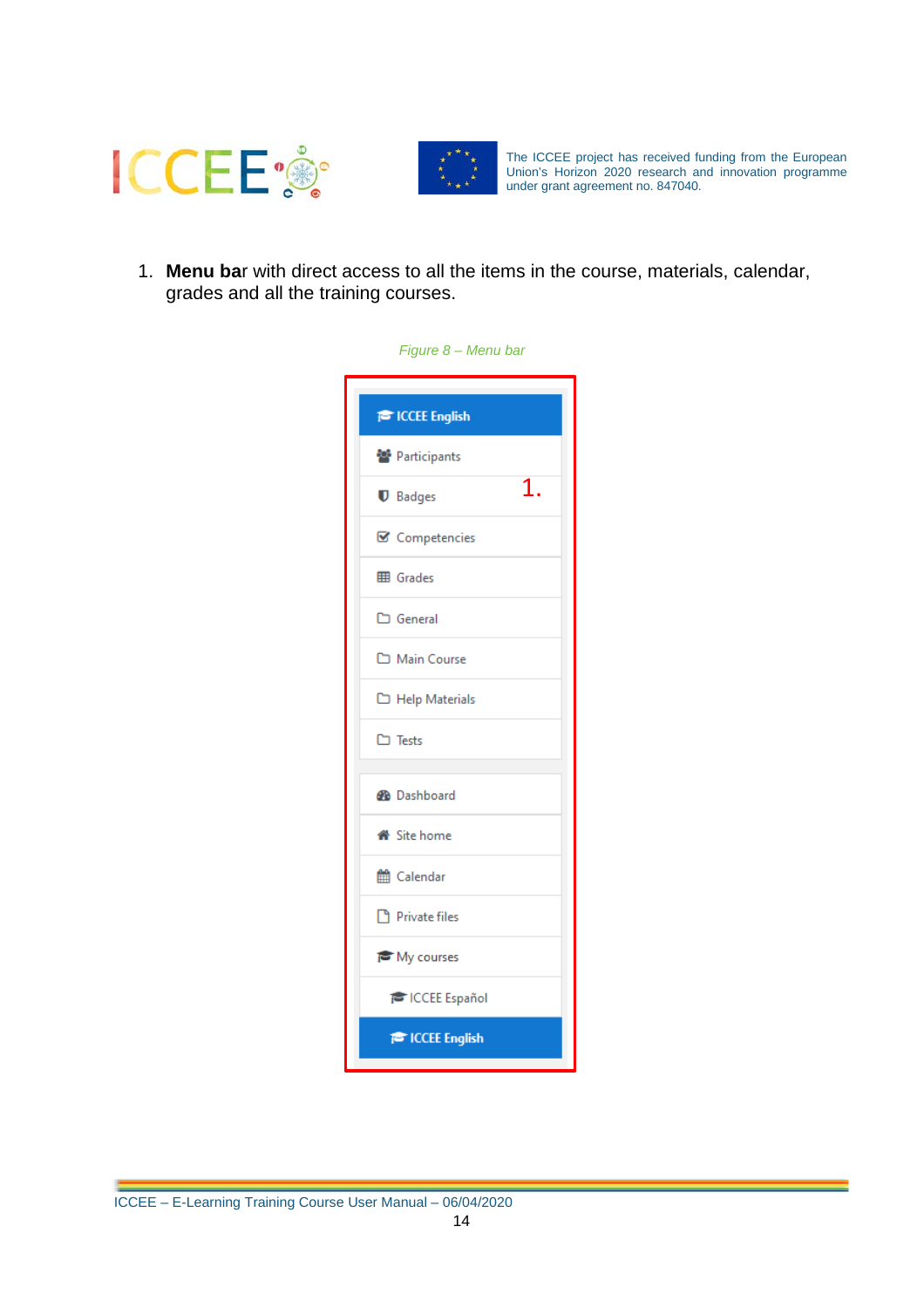



**2. Forum,** by clicking on this icon you will automatically enter a forum where you can post any doubts or concerns so trainers can address them as soon as possible

<span id="page-16-0"></span>

| Forum                                |           | 2.                                                                                                                                   | Your progress @<br>$\Box$        |
|--------------------------------------|-----------|--------------------------------------------------------------------------------------------------------------------------------------|----------------------------------|
|                                      |           | Figure 9 - Forum access                                                                                                              |                                  |
| Forum                                |           |                                                                                                                                      | 0                                |
|                                      |           |                                                                                                                                      | $\blacktriangleright$ Expand all |
| Vour new discussion topic<br>Subject | $\bullet$ |                                                                                                                                      |                                  |
| Message                              | $\bullet$ |                                                                                                                                      |                                  |
|                                      |           | $\mathbf{i} \cdot \mathbf{B} \mid I \mid \mathbf{E} \mid \mathbf{E}$<br>$Q_{\odot}$<br>彩<br>四日<br>ቂ<br>$\mathfrak{p}$<br>$\mathbf Q$ | al.                              |
|                                      |           | $\boxtimes$ Discussion subscription                                                                                                  |                                  |

<span id="page-16-1"></span>*Figure 10 – Inputs to Forum*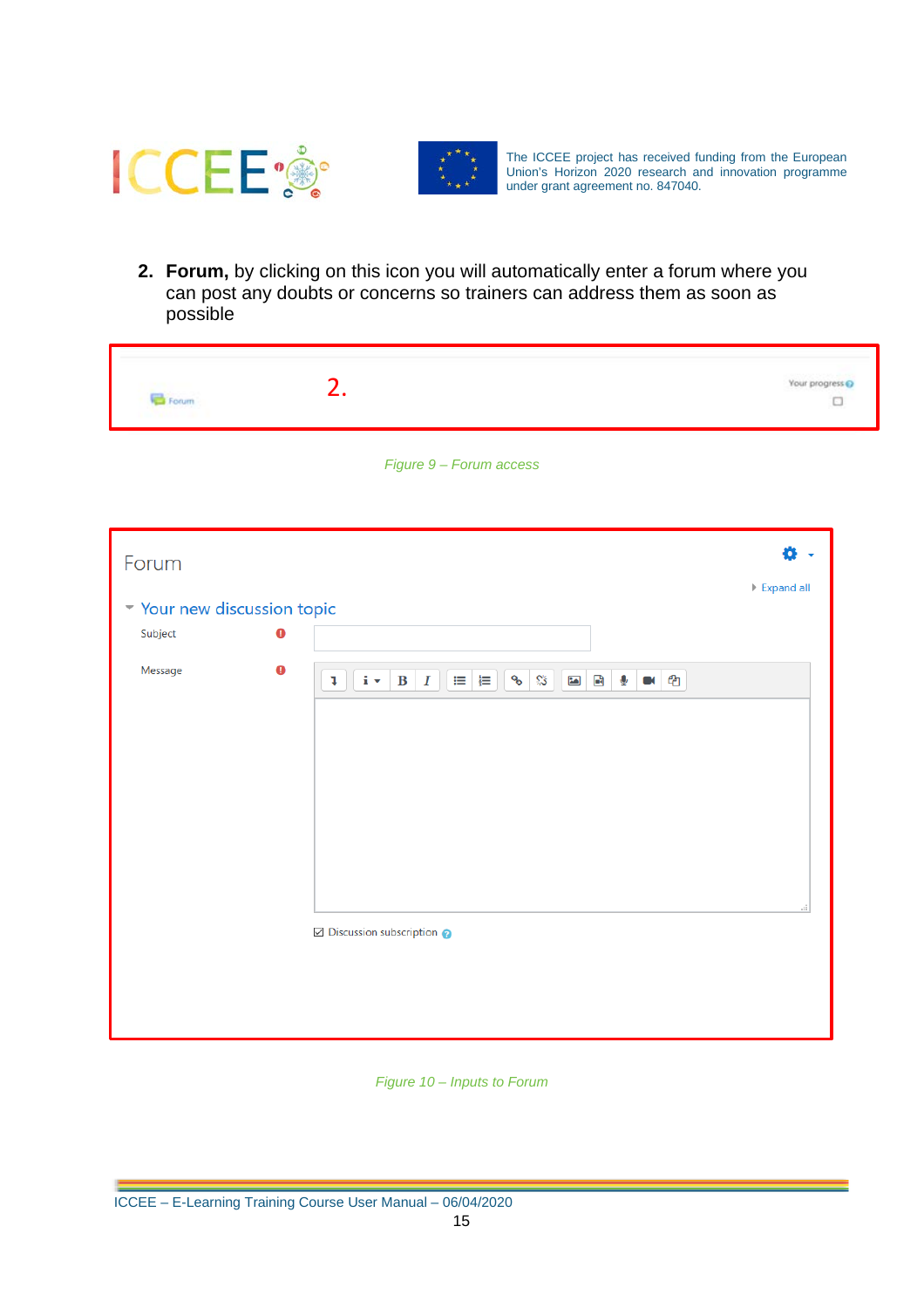



<span id="page-17-0"></span>3. **Main contents:** here participants will find the learning materials corresponding to the key ICCEE topics

#### *Figure 11 – Main course*

| Energy Outlook                     |    | O      |
|------------------------------------|----|--------|
| Supply chain cool energy consumers |    | О      |
| ISO and EnPIs and IPMVP            |    | O      |
| LCA and LCC                        | J. | $\Box$ |
| Financing                          |    | $\Box$ |
| NBEs and Behavior                  |    | O      |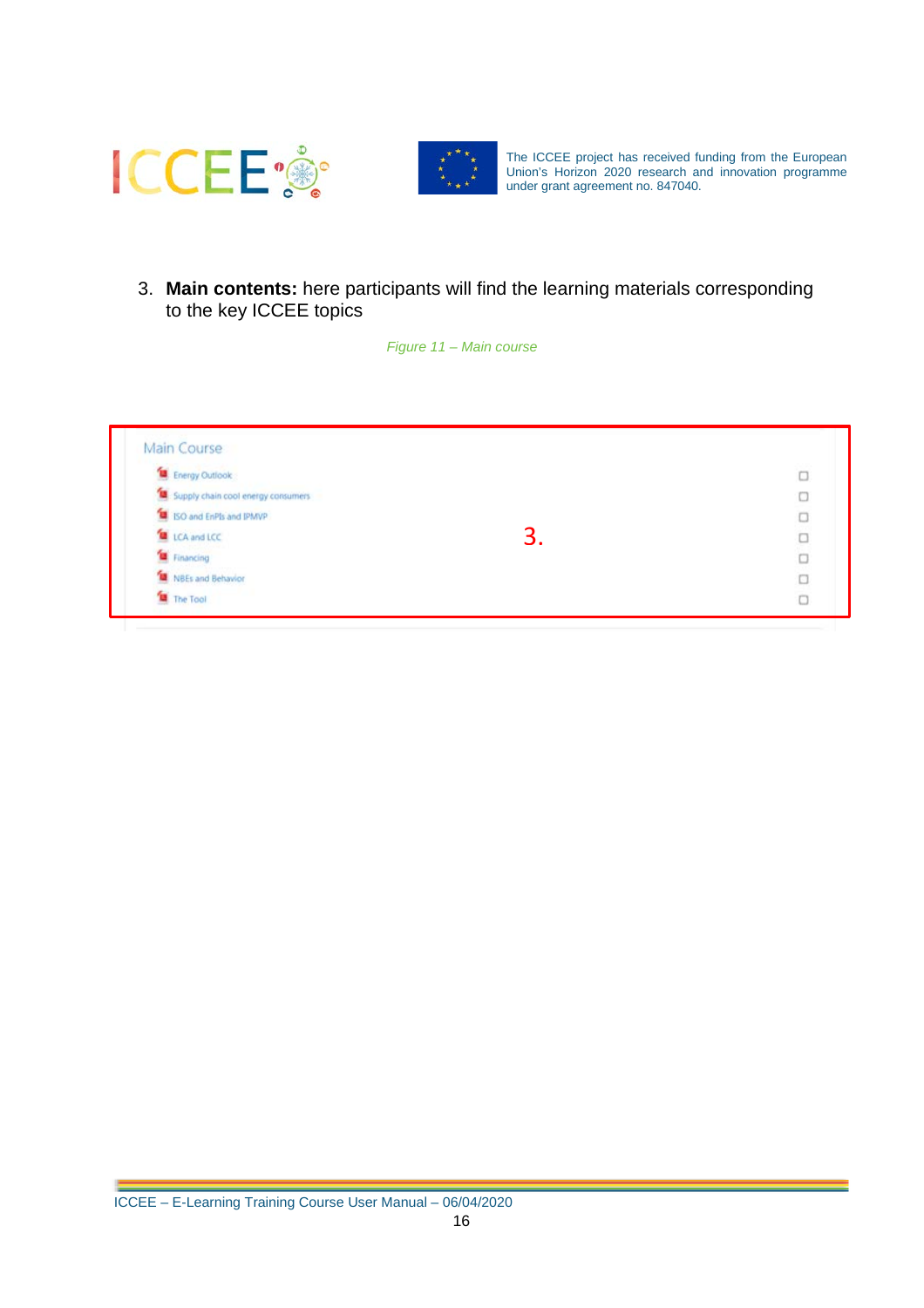



4. **Additional (Help) materials**, additional material that can be interesting for the student on related topics, videos, links to web pages, additional documents charts…

<span id="page-18-0"></span>

| Figure 12 - Help materials        |    |  |  |
|-----------------------------------|----|--|--|
| <b>Help Materials</b><br>- Videos |    |  |  |
| - Links                           | 4. |  |  |
| - PDFs                            |    |  |  |
|                                   |    |  |  |